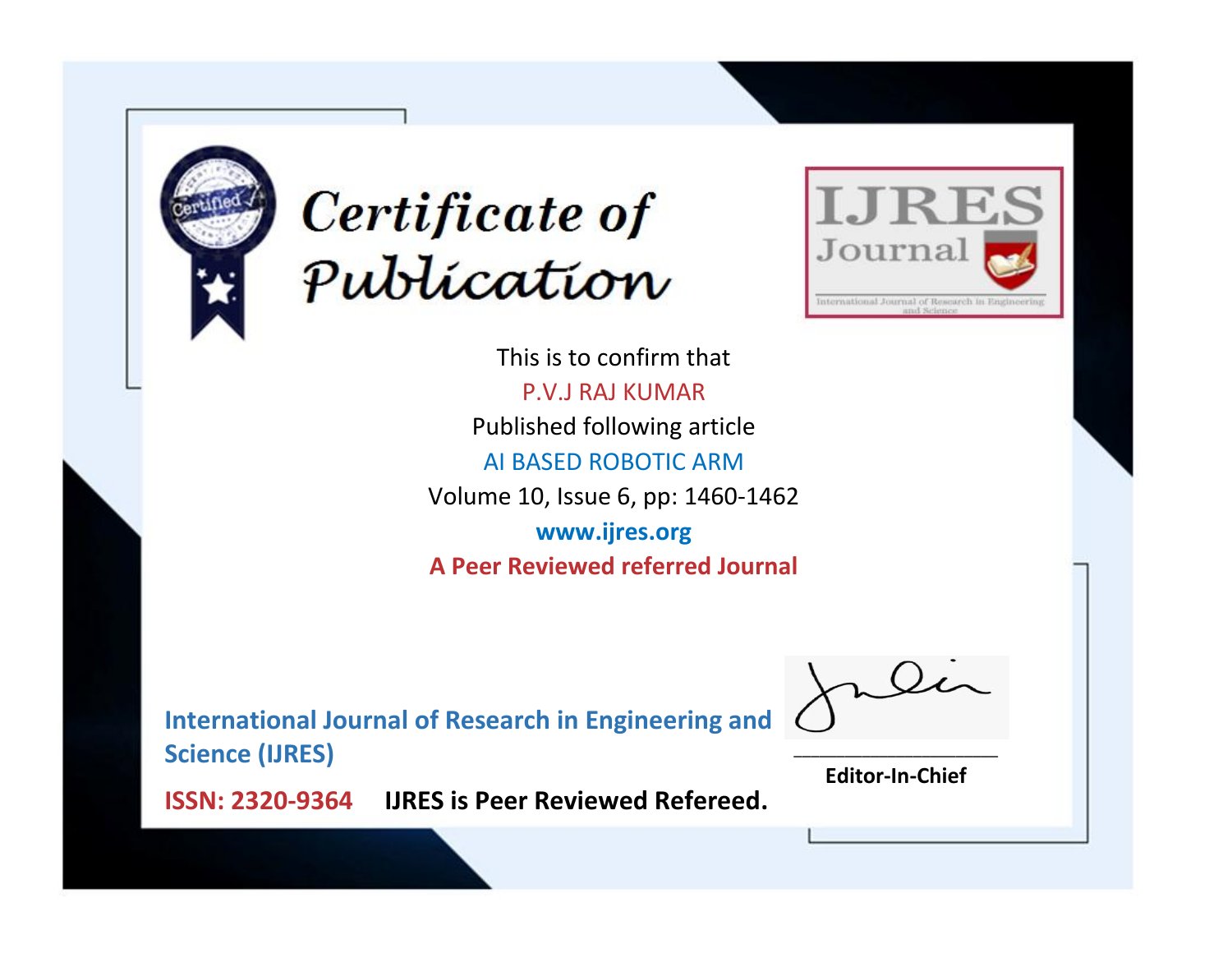



This is to confirm that R.SOWJANYA Published following article AI BASED ROBOTIC ARM Volume 10, Issue 6, pp: 1460-1462 **www.ijres.org A Peer Reviewed referred Journal**

**International Journal of Research in Engineering and Science (IJRES)**

\_\_\_\_\_\_\_\_\_\_\_\_\_\_\_\_\_\_\_\_\_\_\_\_ **Editor-In-Chief**

**Journal.**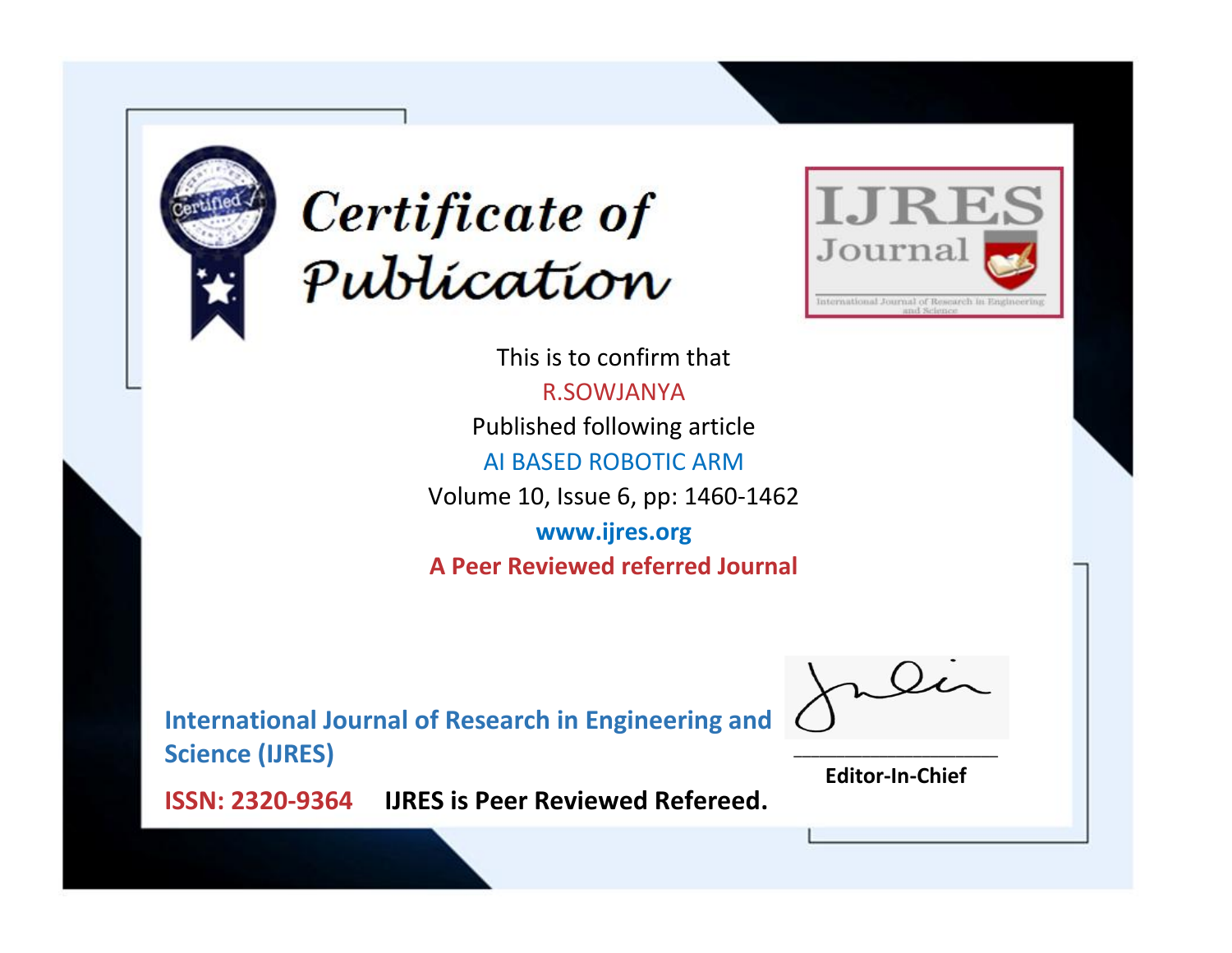



This is to confirm that K.ANANDKUMAR Published following article AI BASED ROBOTIC ARM Volume 10, Issue 6, pp: 1460-1462 **www.ijres.org A Peer Reviewed referred Journal**

**International Journal of Research in Engineering and Science (IJRES)**

\_\_\_\_\_\_\_\_\_\_\_\_\_\_\_\_\_\_\_\_\_\_\_\_ **Editor-In-Chief**

**Journal.**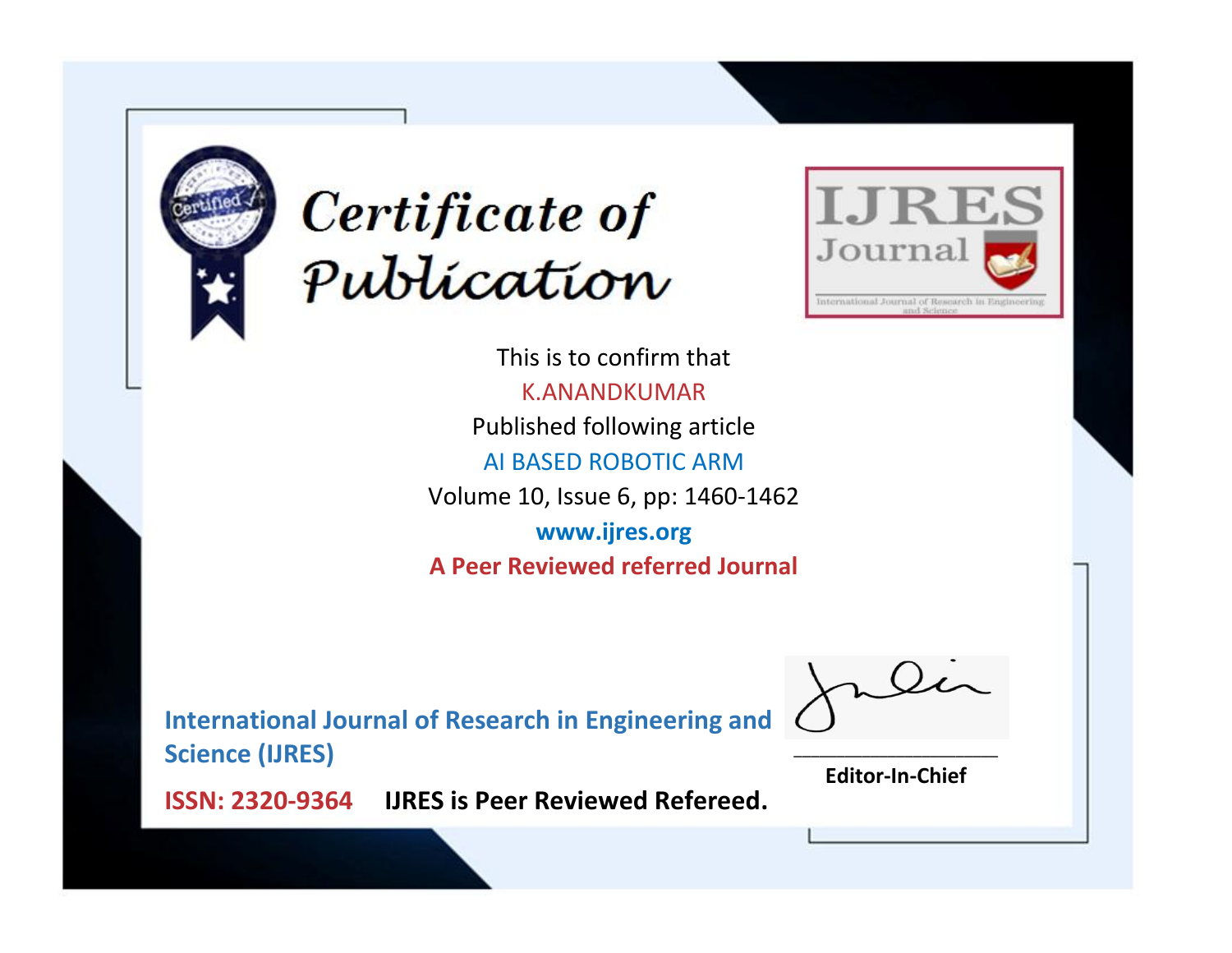



This is to confirm that P.SANJAY Published following article AI BASED ROBOTIC ARM Volume 10, Issue 6, pp: 1460-1462 **www.ijres.org A Peer Reviewed referred Journal**

**International Journal of Research in Engineering and Science (IJRES)**

\_\_\_\_\_\_\_\_\_\_\_\_\_\_\_\_\_\_\_\_\_\_\_\_ **Editor-In-Chief**

**Journal.**